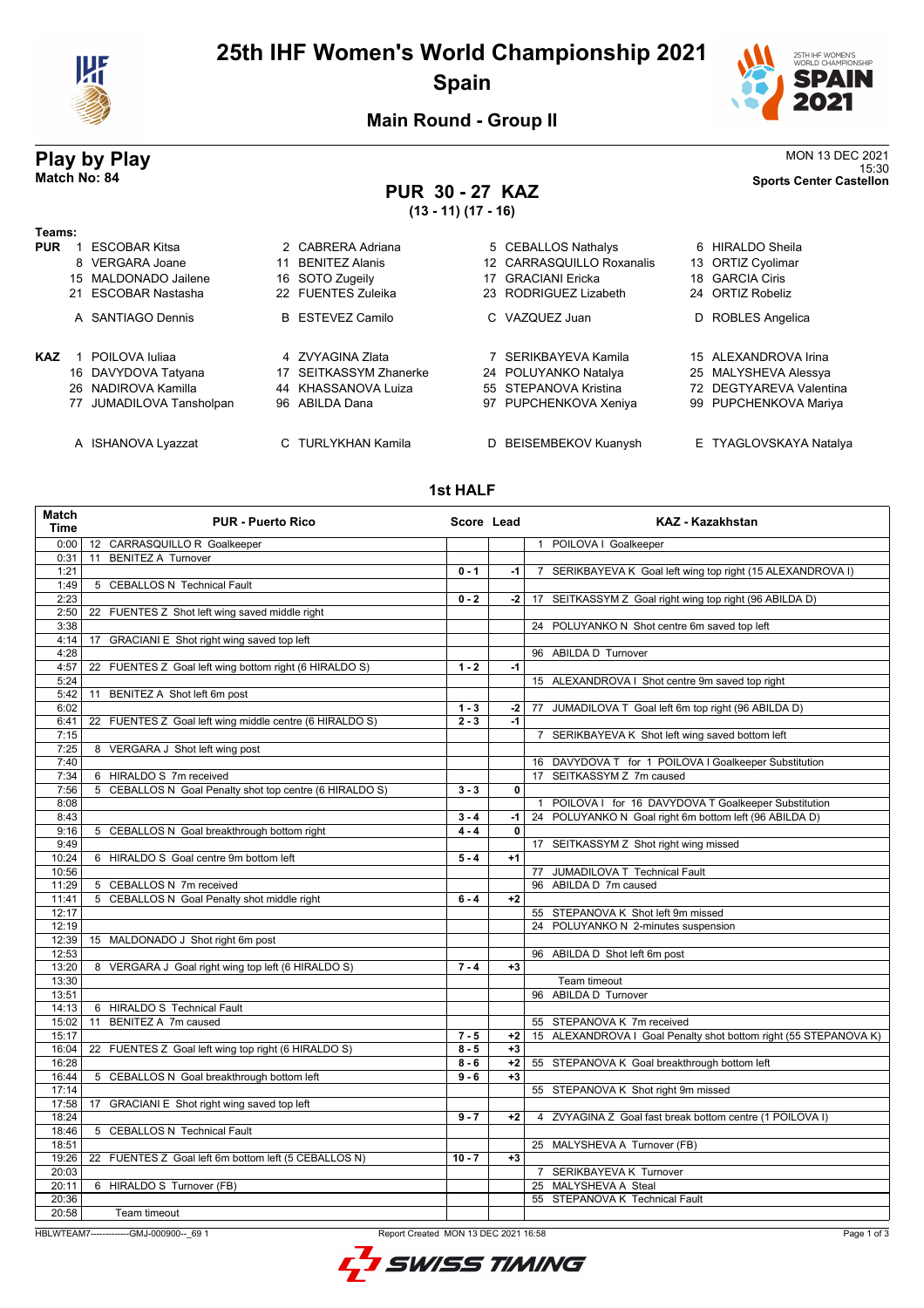



### **Main Round - Group II**

**Play by Play**<br>MON 13 DEC 2021<br>Sports Center Castellon<br>Sports Center Castellon 15:30 **Match No: 84 Sports Center Castellon**

#### **PUR 30 - 27 KAZ (13 - 11) (17 - 16)**

#### **1st HALF**

| Match<br>Time | <b>PUR - Puerto Rico</b>                                 | Score Lead |      | KAZ - Kazakhstan                                               |
|---------------|----------------------------------------------------------|------------|------|----------------------------------------------------------------|
| 21:25         | 6 HIRALDO S Shot centre 9m saved bottom right            |            |      |                                                                |
| 21:37         |                                                          |            |      | 25 MALYSHEVA A Technical Fault (FB)                            |
| 21:45         | FUENTES Z Shot left wing saved top centre<br>22          |            |      |                                                                |
| 22:33         |                                                          |            |      | 25 MALYSHEVA A Shot left 6m post                               |
| 22:40         | 6 HIRALDO S Goal fast break top centre (5 CEBALLOS N)    | $11 - 7$   | $+4$ |                                                                |
| 23:08         |                                                          | $11 - 8$   | $+3$ | 55 STEPANOVA K Goal breakthrough middle right                  |
| 23:43         | 23 RODRIGUEZ L Shot left 6m saved bottom centre          |            |      |                                                                |
| 23:53         |                                                          |            |      | 4 ZVYAGINA Z Shot fast break saved top right                   |
| 24:21         | <b>GRACIANI E Technical Fault</b><br>17                  |            |      |                                                                |
| 24:33         |                                                          | $11 - 9$   | $+2$ | 44 KHASSANOVA L Goal fast break middle left (15 ALEXANDROVA I) |
| 25:04         | 5 CEBALLOS N Goal breakthrough bottom right              | $12 - 9$   | $+3$ |                                                                |
| 26:19         |                                                          | $12 - 10$  | $+2$ | 15 ALEXANDROVA I Goal centre 9m top centre                     |
| 26:53         |                                                          |            |      | 16 DAVYDOVA T for 1 POILOVA I Goalkeeper Substitution          |
| 26:50         | MALDONADO J 7m received<br>15                            |            |      | 4 ZVYAGINA Z 7m caused                                         |
| 26:53         | 5 CEBALLOS N Goal Penalty shot top left (15 MALDONADO J) | $13 - 10$  | $+3$ |                                                                |
| 27:31         |                                                          |            |      | 55 STEPANOVA K Shot centre 9m saved top left                   |
| 28:02         | 8 VERGARA J Technical Fault                              |            |      |                                                                |
| 28:12         |                                                          |            |      | 55 STEPANOVA K Technical Fault (FB)                            |
| 28:49         | 15 MALDONADO J Shot centre 9m saved top right            |            |      |                                                                |
| 29:21         |                                                          |            |      | 96 ABILDA D Shot left 6m saved top right                       |
| 29:30         |                                                          | $13 - 11$  | $+2$ | 15 ALEXANDROVA I Goal centre 6m bottom right (4 ZVYAGINA Z)    |
| 29:54         | RODRIGUEZ L Shot centre 6m saved middle centre<br>23     |            |      |                                                                |
| 30:00         | 6 HIRALDO S Steal                                        |            |      | 4 ZVYAGINA Z Turnover (FB)                                     |

#### **2nd HALF**

| <b>Match</b><br><b>Time</b> | <b>PUR - Puerto Rico</b>                                     | Score Lead |                | <b>KAZ - Kazakhstan</b>                                                   |
|-----------------------------|--------------------------------------------------------------|------------|----------------|---------------------------------------------------------------------------|
| 30:00                       | <b>ESCOBAR K Goalkeeper</b>                                  |            |                | 1 POILOVA I Goalkeeper                                                    |
| 30:38                       | 22 FUENTES Z 2-minutes suspension                            |            |                |                                                                           |
| 30:38                       | 23 RODRIGUEZ L 7m caused                                     |            |                | 96 ABILDA D 7m received                                                   |
| 30:43                       | 16 SOTO Z for 1 ESCOBAR K Goalkeeper Substitution            |            |                |                                                                           |
| 30:43                       |                                                              | $13 - 12$  | $+1$           | 15 ALEXANDROVA I Goal Penalty shot bottom right (96 ABILDA D)             |
| 30:56                       | BENITEZ A for 16 SOTO Z Empty goal<br>11                     |            |                |                                                                           |
| 31:13                       | ESCOBAR K for 11 BENITEZ A Goalkeeper back                   |            |                |                                                                           |
| 31:22                       | MALDONADO J Turnover<br>15                                   |            |                | 15 ALEXANDROVA I Steal                                                    |
| 31:41                       | BENITEZ A for 1 ESCOBAR K Empty goal<br>11                   |            |                |                                                                           |
| 31:36                       |                                                              | $13 - 13$  | 0 <sup>1</sup> | 96 ABILDA D Goal breakthrough top right                                   |
| 32:06                       | ESCOBAR K for 11 BENITEZ A Goalkeeper back<br>$\overline{1}$ |            |                |                                                                           |
| 32:09                       | MALDONADO J 7m received<br>15 <sup>15</sup>                  |            |                | 4 ZVYAGINA Z 7m caused                                                    |
| 32:12                       | 5 CEBALLOS N Goal Penalty shot top right (15 MALDONADO J)    | $14 - 13$  | $+1$           |                                                                           |
| 32:30                       |                                                              | $14 - 14$  | $\mathbf{0}$   | 15 ALEXANDROVA I Goal left 6m bottom right (77 JUMADILOVA T)              |
| 33:20                       | RODRIGUEZ L Goal centre 6m bottom left (5 CEBALLOS N)<br>23  | $15 - 14$  | $+1$           |                                                                           |
| 33:39                       |                                                              | $15 - 15$  | 0              | 96 ABILDA D Goal right 6m bottom left (77 JUMADILOVA T)                   |
| 34:27                       | 22 FUENTES Z Shot left wing saved bottom right               |            |                |                                                                           |
| 34:42                       |                                                              |            |                | 44 KHASSANOVA L Shot right wing saved bottom left                         |
| 35:01                       |                                                              | $15 - 16$  | -1             | 15 ALEXANDROVA I Goal breakthrough bottom left                            |
| 35:39                       | 6 HIRALDO S 7m received                                      |            |                | 96 ABILDA D 7m caused                                                     |
| 35:51                       | CEBALLOS N Goal Penalty shot top left (6 HIRALDO S)<br>5     | $16 - 16$  | $\mathbf{0}$   |                                                                           |
| 36:38                       |                                                              | $16 - 17$  | -1             | 15 ALEXANDROVA I Goal centre 6m middle right (77 JUMADILOVA T)            |
| 37:32                       | 15 MALDONADO J Goal centre 6m top centre (6 HIRALDO S)       | $17 - 17$  | $\mathbf{0}$   |                                                                           |
| 38:09                       |                                                              | $17 - 18$  | $-1$           | 44 KHASSANOVA L Goal right wing bottom left (96 ABILDA D)                 |
| 38:54                       |                                                              |            |                | 4 ZVYAGINA Z 2-minutes suspension                                         |
| 39:01                       | 22 FUENTES Z Shot left wing saved bottom centre              |            |                |                                                                           |
| 39:07                       | Team timeout                                                 |            |                |                                                                           |
| 39:26                       | GRACIANI E Goal right wing top left (11 BENITEZ A)<br>17     | $18 - 18$  | $\mathbf{0}$   |                                                                           |
| 39:52                       |                                                              | $18 - 19$  | $-1$           | 96 ABILDA D Goal breakthrough top right                                   |
| 40:15                       | 6 HIRALDO S Turnover                                         |            |                | 15 ALEXANDROVA I Steal                                                    |
| 40:45                       |                                                              | $18 - 20$  | $-2$           | SERIKBAYEVA K Goal left wing bottom right (96 ABILDA D)<br>$\overline{7}$ |
| 41:17                       | <b>GRACIANI E Technical Fault</b><br>17                      |            |                |                                                                           |
| 41:48                       | 22 FUENTES Z Steal                                           |            |                | 4 ZVYAGINA Z Turnover                                                     |
| 41:57                       | 5 CEBALLOS N Goal fast break top left (22 FUENTES Z)         | $19 - 20$  | $-1$           |                                                                           |
| 43:06                       | <b>GRACIANI E Block</b><br>17                                |            |                | 15 ALEXANDROVA I Shot left 9m blocked                                     |
| 43:29                       | BENITEZ A 7m caused<br>11                                    |            |                | SERIKBAYEVA K 7m received<br>$\overline{7}$                               |
| 43:29                       | BENITEZ A 2-minutes suspension<br>11                         |            |                |                                                                           |
| 43:29                       |                                                              |            |                | 15 ALEXANDROVA I Penalty shot saved middle right                          |
| 44:04                       | 22 FUENTES Z Technical Fault                                 |            |                |                                                                           |
| 44:12                       |                                                              |            |                | 1 POILOVA I Shot empty goal post                                          |
| 44:40                       | 24 ORTIZ R for 1 ESCOBAR K Empty goal                        |            |                |                                                                           |
|                             |                                                              |            |                |                                                                           |

HBLWTEAM7-------------GMJ-000900--\_69 1 Report Created MON 13 DEC 2021 16:58